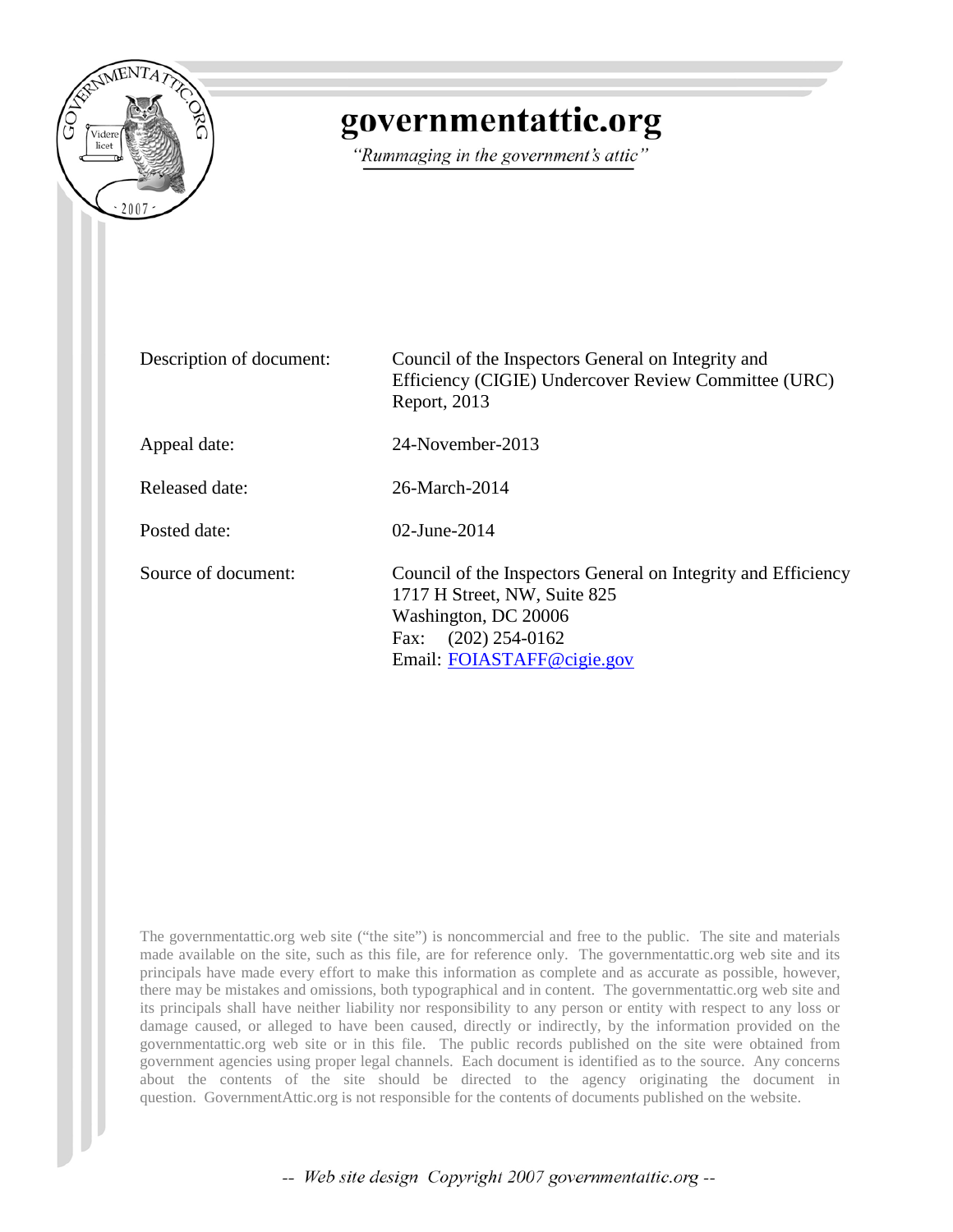

MAR 26 204

Via email.

Re: Your Freedom of Information Act Request 6330-2013-0040; Appeal 6330-2014-12

This is in response to your Freedom of lnfonnation Act (FOIA) appeal to the Council of the Inspectors General on Integrity and Efficiency (CIGIE), dated November 24, 2013. On November 21 , 2013, we responded to your FOIA request by informing you that 20 pages were being withheld in full. In your appeal, you ask that we release the segregable releasable portions of the CIGIE Undercover Review Committee report. You explain that the segregable portions should allow release of page nwnbers, table of contents, and the title page.

In our review of the documents necessitated by your appeal, we found the report consisted of only five pages. Segregable portions will be released as explained below. I found that the exemptions previously claimed were properly applied to the remaining documents. Furthermore, they were not responsive to your request. Two of the twenty pages were a letter from an Assistant United States Attorney providing his review and opinion of an undercover operation and were properly withheld under (b)(5) as privileged.

The remaining 13 pages were interagency memoranda documenting the cooperation and roles of the agencies in the undercover operations and were properly withheld in full under  $(b)(5)$ ,  $(b)(6)$ ,  $(b)(7)(A)$ ,  $(b)(7)(C)$ ,  $(b)(7)(D)$  and  $(b)(7)(E)$ . For these documents, there is no reasonably segregable nonexempt infonnation. The information within these memoranda is inextricably intertwined with exempt infonnation. After redaction, all that would remain of the documents contains no informational value. Please be aware that we made every effort to segregate out all responsive, non-exempt information for release.

Regarding the five page report, we are releasing the cover page, and information showing the activity of the Undercover Review Committee. The remaining infonnation is being withheld under the exemptions cited above and in our initial response to you.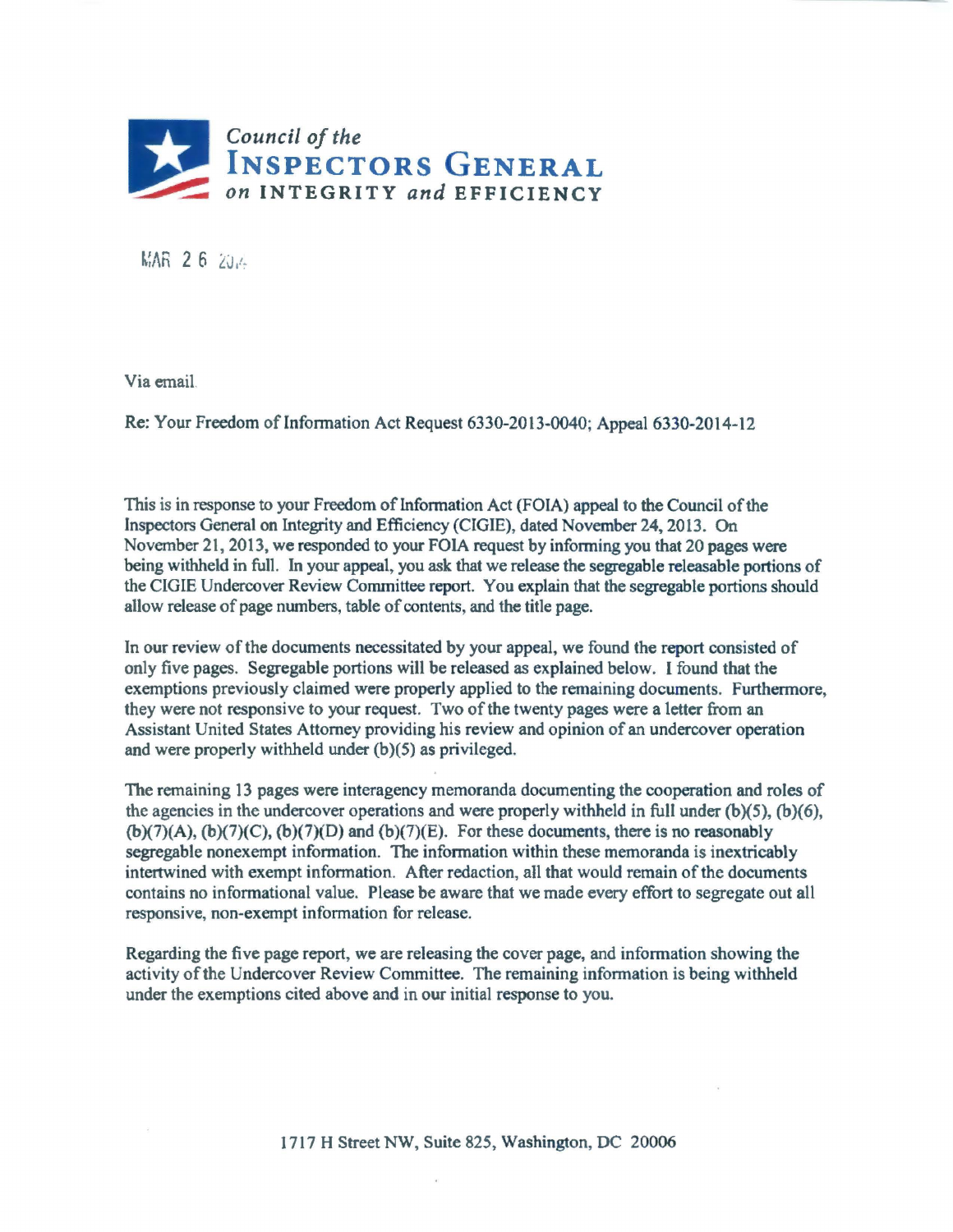Page 2

Thus, I affirm the earlier decision to withhold 15 pages in their entirety on the basis cited above, and because these documents are not responsive to your request. I approve your appeal in part and release segregable portions of the five-page report.

This is the final agency decision per 5 C.F.R. § 9800.10(j). You may seek judicial review of this decision in the United States District Court for the judicial district in which you reside or have your principal place of business, or in the District of Columbia, pursuant to *5* U.S.C.  $$552(a)(4)(B).$ 

Sincerely,

f  $f$   $f$   $f$   $f$  $\ell$ hryles ( )  $\iota$  in  $\mathcal{N}$  . The set of the set of the set of the set of the set of the set of the set of the set of the set of the set of the set of the set of the set of the set of the set of the set of the set of the set of the set of t

Phyllis K. Fong Chair

Enclosure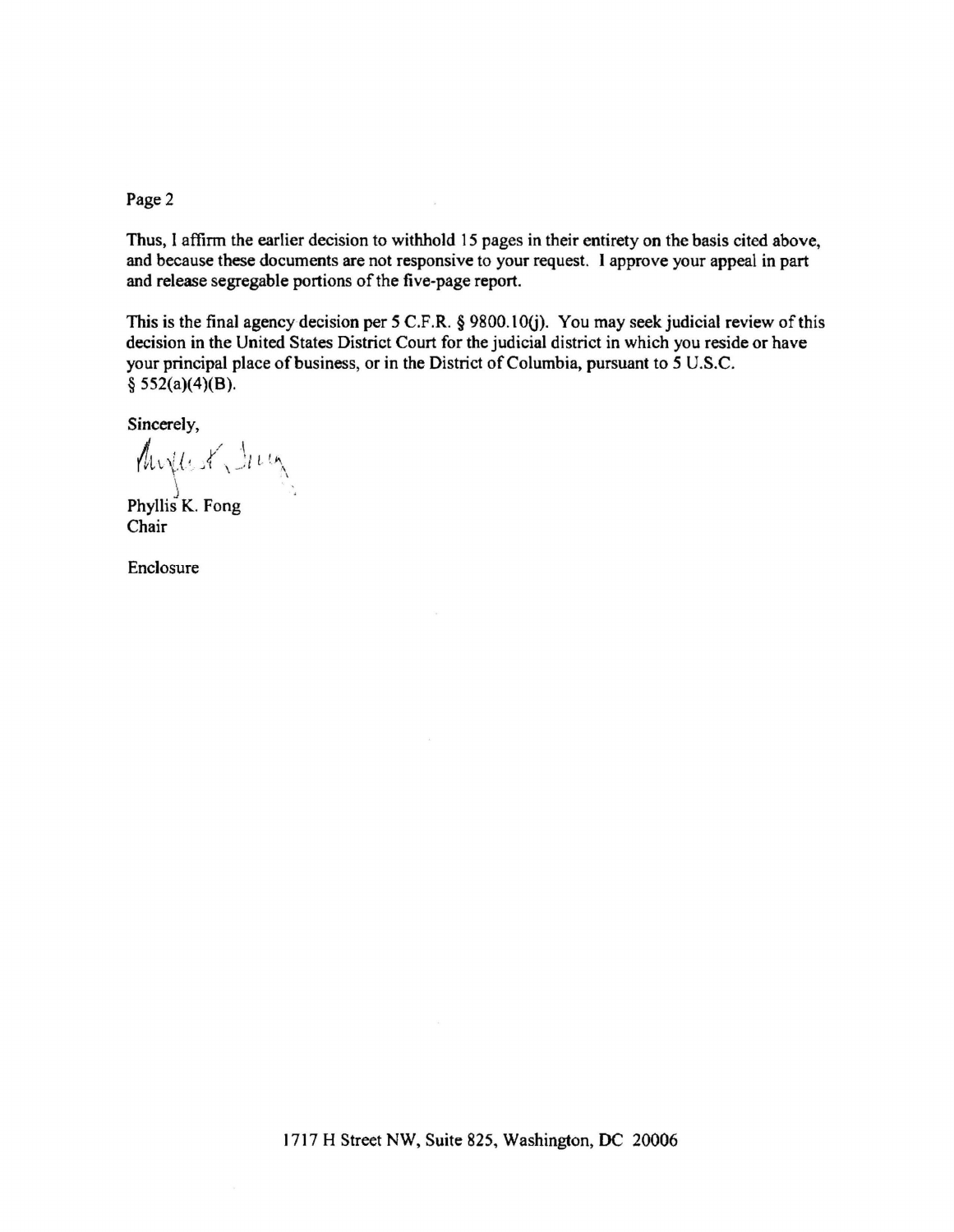#### OfFICIAL USE ONLY- OIG INVESTIGATION INFORMATION UNITED STATES



NUCLEAR REGULATORY COMMISSION WASHINGTON, D.C. 20555·0001

OFFICE OF THE INSPECTOR GENERAL

September 30, 2013

Carl W. Hoecker, Inspector General Securities and Exchange Commission Chair, Investigations Committee Council of the Inspectors General on Integrity and Efficiency 100 F. Street, NE Washington, DC 20549

Dear Mr. Hoecker:

On an annual basis, the Undercover Review Committee (URC) must submit a written report summarizing the following to the CIGIE Investigations Committee, the Attorney General, the Deputy Attorney General, and the Assistant Attorney General In charge of the Criminal Division:

- a. The types of undercover operations approved and disapproved together with the reasons for disapproval;
- b. Any major issues addressed by the URC in reviewing applications and how they were resolved; and,
- c. Any significant modifications to the operations recommended by the URC.

Consistent with these requirements I am providing the following information for Fiscal Year 2013:

Agency -  $(b)$   $(7)(A)$ Date of Proposal: November 8, 2012 Date of URC Approval: November 29, 2012 Type of Authorization: Renewal Operation Request

Details:



THIS DOCUMENT 19 THE PROPERTY OF THE NRC OIO. If LOANED TO ANOTHER AGENCY IT AND ITS CONTENTS ARE NOT TO BE REPRODUCED OR DIBTRIBUTED OUTSIDE THE RECEIVING AGENCY WITHOUT THE PERMISSION OF THE NRC OKI.

**OFFICIAL USE ONLY - OIG INVESTIGATION INFORMATION**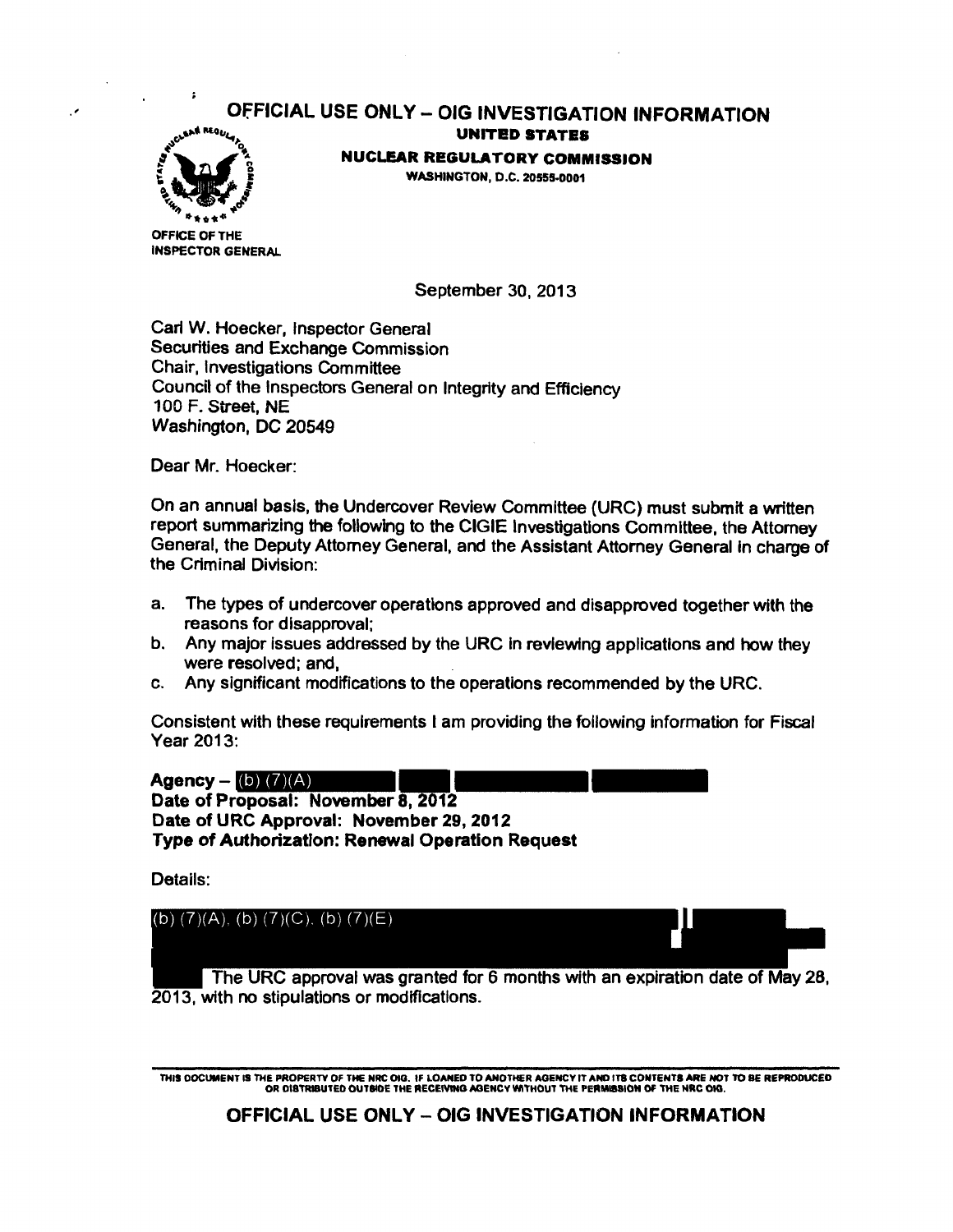#### OFFICIAL USE ONLY - OIG INVESTIGATION INFORMATION

Agency  $-$  (b)  $(7)(A)$ Date of Proposal: January 13, 2013 Date of URC Approval: February 14, 2013 Type of Authorization: Initial Operation Request

Details:



additional Information be provided concerning the public corruption aspects of the operation.

2

THIS DOCUMENT IS THE PROPERTY OF THE NRC OIG. IF LOANED TO ANOTHER AGENCY IT AND ITS CONTENTS ARE NOT TO BE REPRODUCED<br>OR DISTRIBUTED OUTSIDE THE RECEIVING AGENCY WITHOUT THE PERMISSION OF THE NRC OIO.

OFFICIAL USE ONLY - OIG INVESTIGATION INFORMATION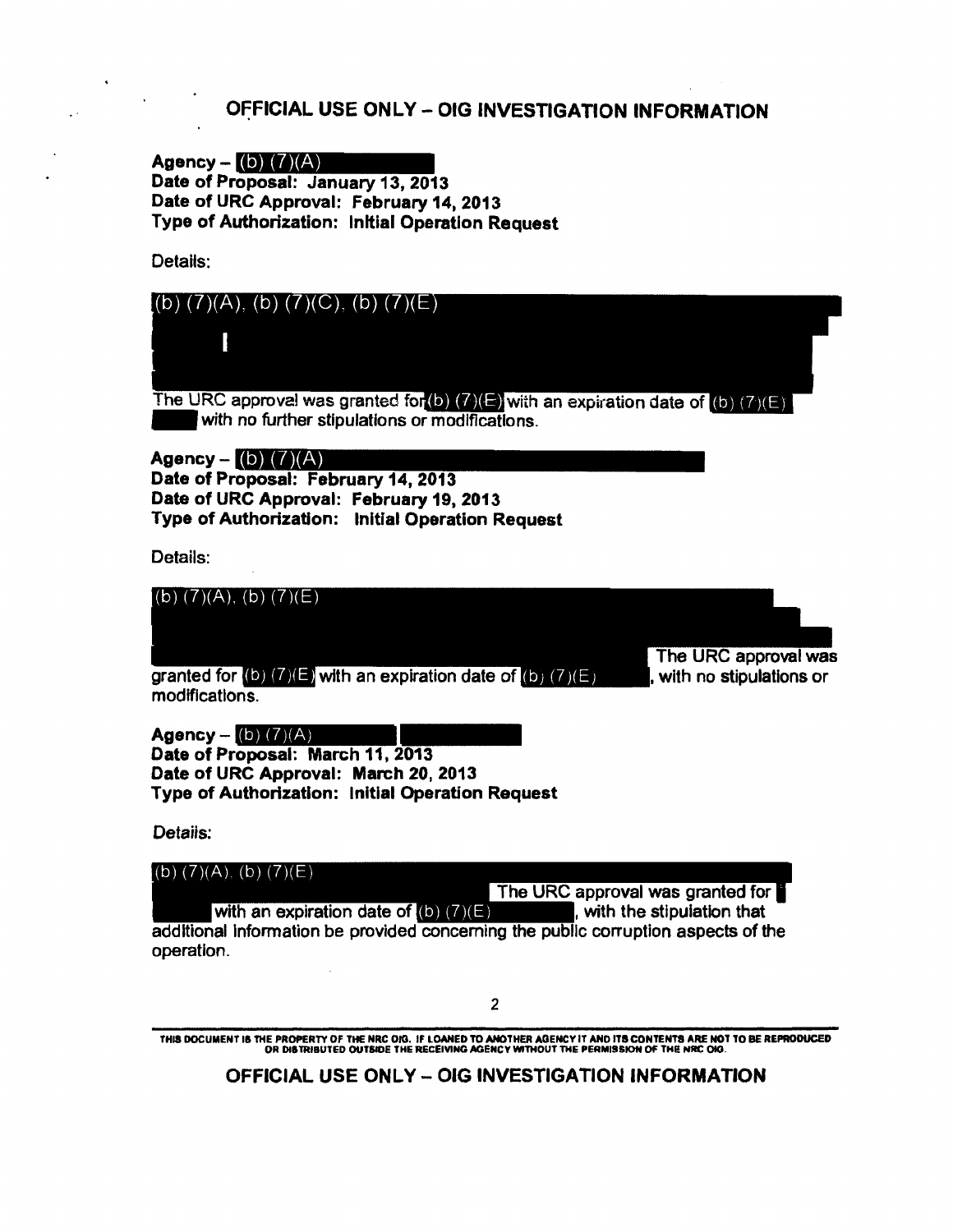### OFFICIAL USE ONLY - OIG INVESTIGATION INFORMATION

Agency -  $(b)$   $(7)(A)$ 

Date of Proposal: May 10, 2013 - (Note: There was a typographical error on the URC approval letter that Inadvertently reflected the date March 10, 2013.) Date of URC Approval: May 28, 2013

Type of Authorization: Renewal Operation Request

Details:

| $(b)$ $(7)(A)$<br>$(b)$ (7)(A), (b) (7)(C), (b) (7)(E)<br>The URC approval was granted for $\left($ <b>D</b> $\right)$ ( $\left($ <b>)</b> $\left($ <b>E</b> $\right)$ with an<br>expiration date of $(b)$ $(7)(E)$<br>, with no stipulations. |
|------------------------------------------------------------------------------------------------------------------------------------------------------------------------------------------------------------------------------------------------|
| <b>Agency</b> – (b) $(7)(A)$<br>Date of Proposal: June 10, 2013<br>Date of URC Approval: N/A<br>Type of Authorization: N/A                                                                                                                     |
| Details:                                                                                                                                                                                                                                       |
| $(b)$ $(7)(A)$ , $(b)$ $(7)(E)$<br>On June 14, 2013, (b) $(7)(A)$ canceled this request (b) $(5)$                                                                                                                                              |
| <b>Agency</b> - (b) $(7)(A)$<br>Date of Proposal: July 12, 2013<br>Date of URC Approval: July 23, 2013<br>Type of Authorization: Initial Operation Request                                                                                     |
| Details:                                                                                                                                                                                                                                       |
| $(b)$ (7)(A), (b) (7)(E)<br>The URC approval<br>was granted for $\left[ (b) (7)(E) \right]$ with an expiration date of $(b) (7)(E)$<br>, with no<br>stipulations.                                                                              |
| <b>Agency</b> – (b) $(7)(A)$<br>Date of Proposal: August 7, 2013<br>Date of URC Approval: August 14 and 16, 2013                                                                                                                               |

Type of Authorization: Renewal Operation Request

3

THIS DOCUMENT IS THE PROPERTY OF THE NRC OIG. IF LOANED TO ANOTHER AGENCY IT AND ITS CONTENTS ARE NOT TO BE REPRODUCED<br>OR DISTRIBUTED OUTSIDE THE RECEIVING AGENCY WITHOUT THE PERMISSION OF THE NRC OIG.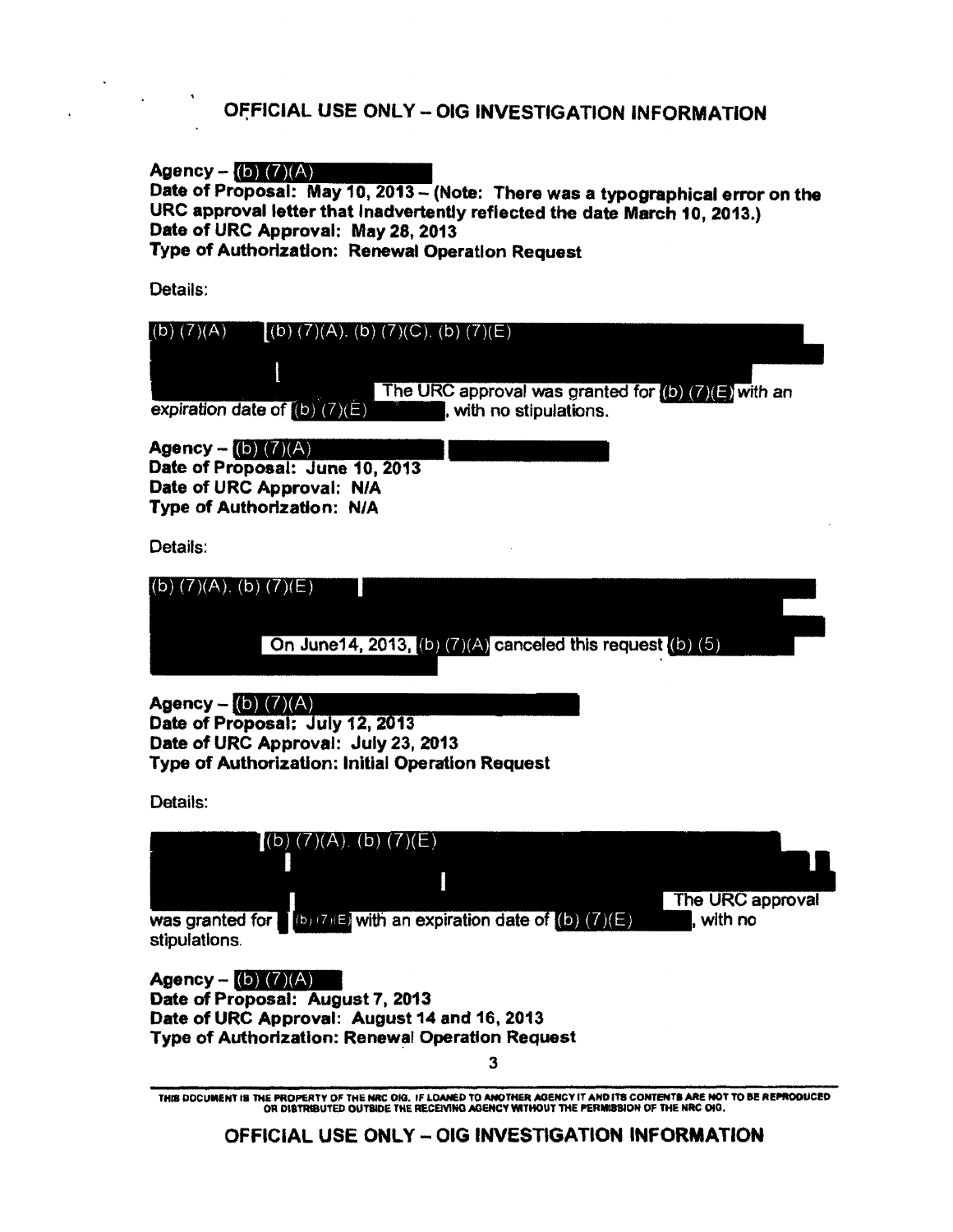### OfFICIAL USE ONLY-OIG INVESTIGATION INFORMATION

Details:



The URC agreed to approve the proposal request with the following stipulation and no additional modifications:



THIS DOCUMENT IS THE PROPERTY OF THE NRC OIG. IF LOANED TO ANOTHER AGENCY IT AND ITS CONTENTS ARE NOT TO BE REPRODUCED<br>OR DISTRIBUTED OUTSIDE THE RECEIVING AGENCY WITHOUT THE PERMISSION OF THE NRC OIG.